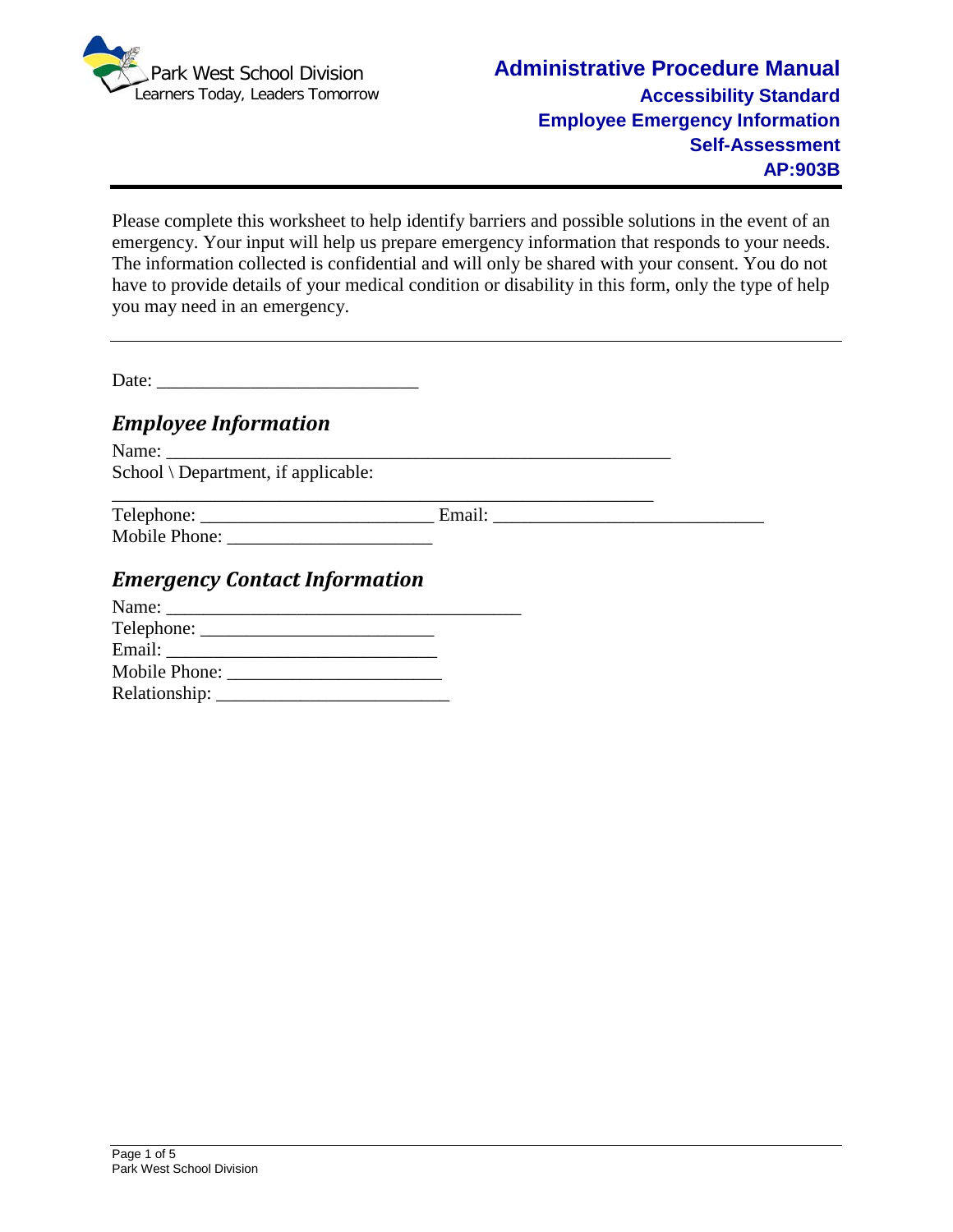

### *Work Location*

1. Where do you work? School or Building:

Floor: \_\_\_\_\_\_\_\_ Room Name/Number: \_\_\_\_\_\_\_\_\_\_\_\_\_\_\_\_\_\_\_\_\_

\_\_\_\_\_\_\_\_\_\_\_\_\_\_\_\_\_\_\_\_\_\_\_\_\_\_\_\_\_\_\_\_\_\_\_\_\_\_\_\_\_\_\_\_\_\_\_\_\_\_\_\_\_\_\_\_\_\_\_\_

\_\_\_\_\_\_\_\_\_\_\_\_\_\_\_\_\_\_\_\_\_\_\_\_\_\_\_\_\_\_\_\_\_\_\_\_\_\_\_\_\_\_\_\_\_\_\_\_\_\_\_\_\_\_\_\_\_\_\_\_\_\_\_\_\_\_\_\_\_\_\_\_\_\_

2. Do you work in different places on a regular basis?

| П<br><b>Yes</b> |  | No |
|-----------------|--|----|
|-----------------|--|----|

List the addresses, floors and room locations. (Use additional sheets as necessary.)

# *Potential Emergency Response Barriers*

- 3. Can you read or access our emergency information?
	- □ Yes
	- $\Box$  No
	- $\Box$  I don't know

If not, what would make this information accessible to you? (Use additional sheets as necessary.)

4. Can you see or hear the fire and security alarm signal?

| $\mathsf{L}$ | <b>Yes</b>          |
|--------------|---------------------|
|              | $\Box$ No           |
|              | $\Box$ I don't know |

If not, what would help you to know the alarm was flashing or ringing? (Use additional sheets as necessary.)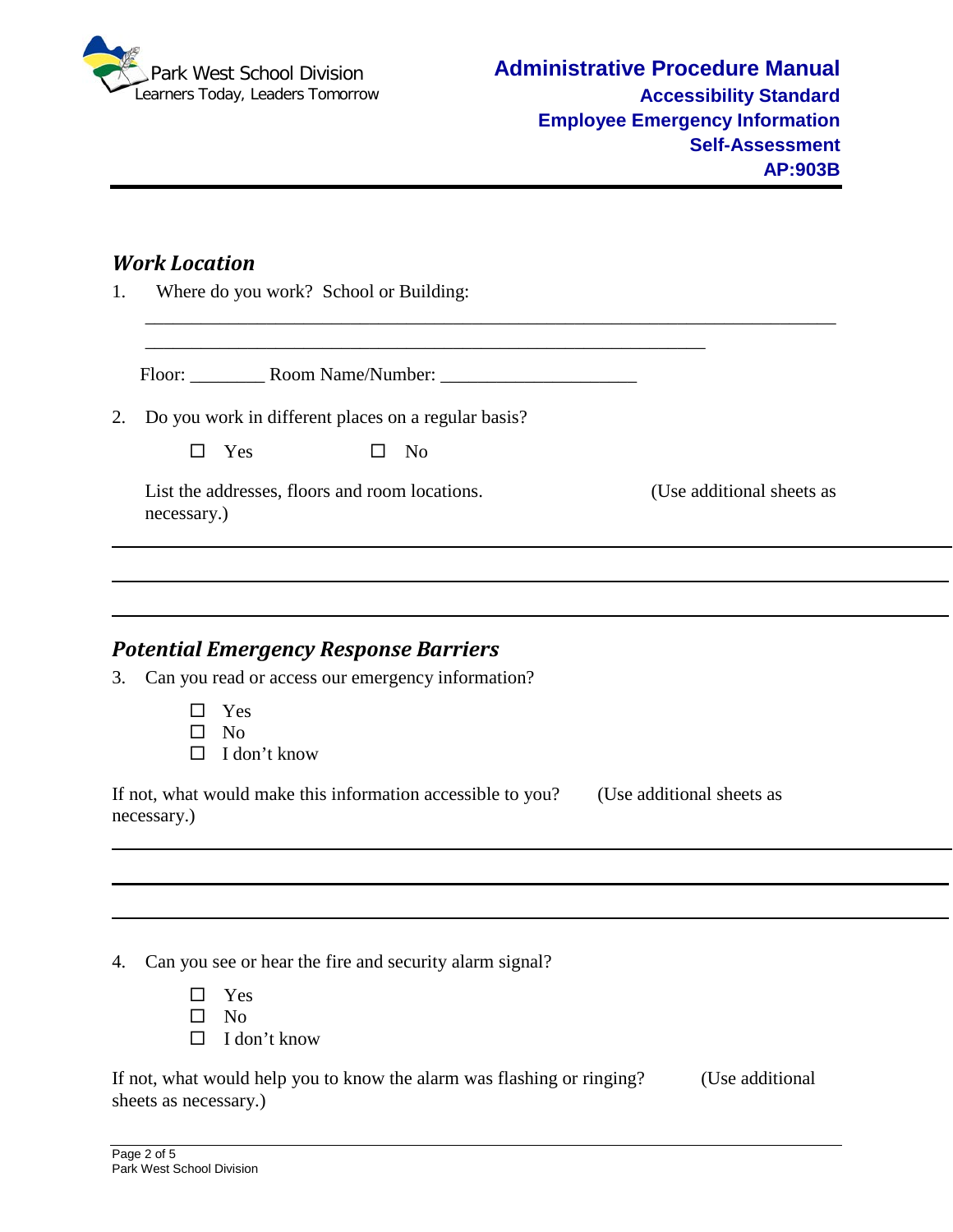

- 5. Can you activate the fire and security alarm system?
	- $\Box$  Yes
	- $\square$  No
	- $\Box$  I don't know

If not, what would help you to sound the alarm? (Use additional sheets as necessary.)

- 6. Are you physically able to speak with emergency staff during an emergency?
	- □ Yes
	- $\square$  No

If not, what would help you to communicate with them?

(Use additional sheets as necessary.)

|  |  | 7. Can you use the emergency exits? |  |
|--|--|-------------------------------------|--|
|--|--|-------------------------------------|--|

- □ Yes
- $\square$  No
- $\Box$  I don't know

If not, what would help you to exit the building? (Use additional sheets as necessary.)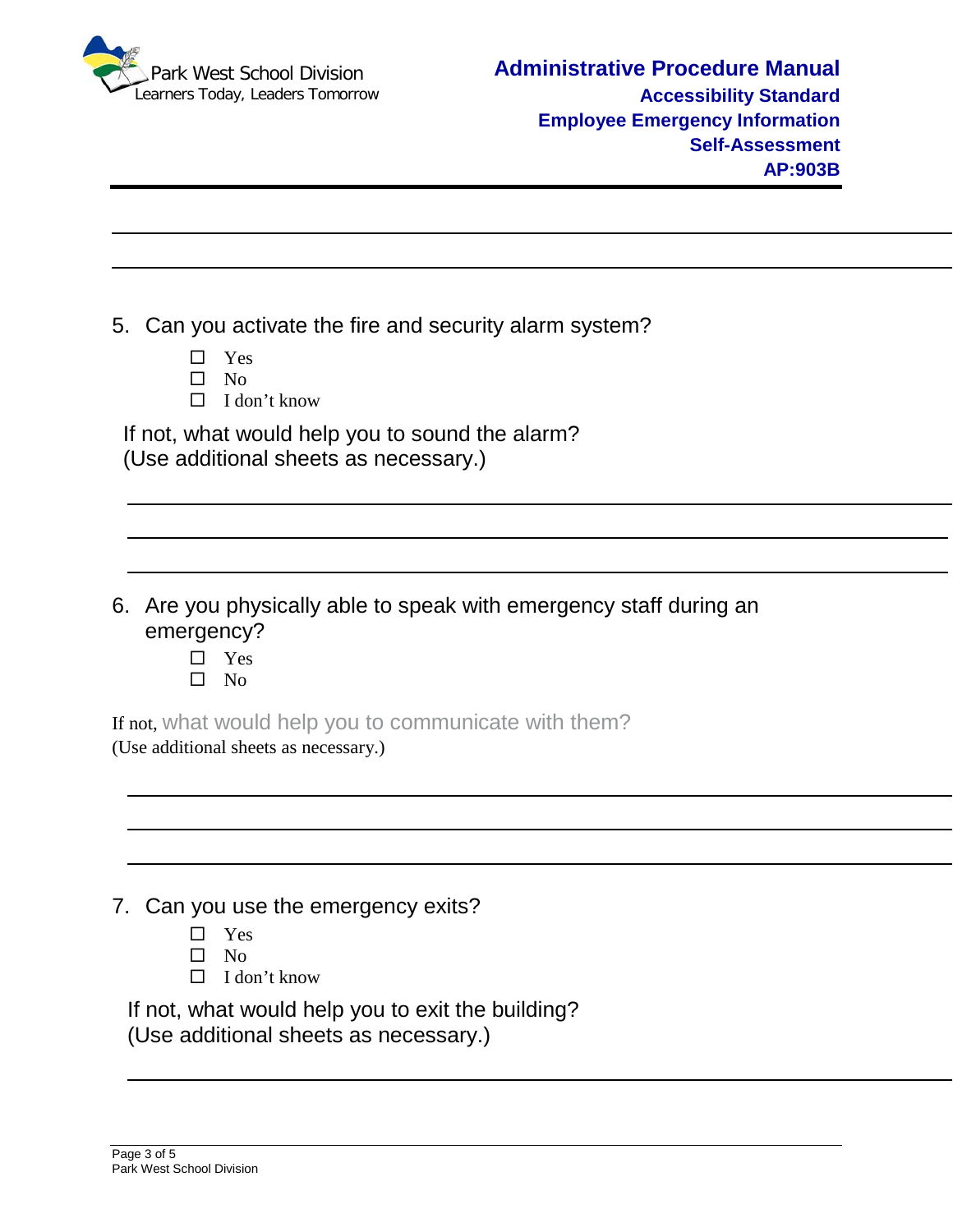

- 8. If you have a mobility device (e.g., wheelchair, walker or scooter), does it fit in the emergency waiting area?
	- □ Yes
	- $\square$  No
	- $\Box$  I don't know
	- $\Box$  Not applicable

If not, what would help it fit, or is there a better location? (Use additional sheets as necessary.)

9. Could you find the exit if it were smoky or dark?

- □ Yes
- $\Box$  No
- $\Box$  I don't know

If not, what would help you to find the exit? (Use additional sheets as necessary.)

10.Can you exit the building without assistance or support?

- $\Box$  Yes
- $\square$  No
- $\Box$  I don't know

If not, what would help you to exit?

(Use additional sheets as necessary.)